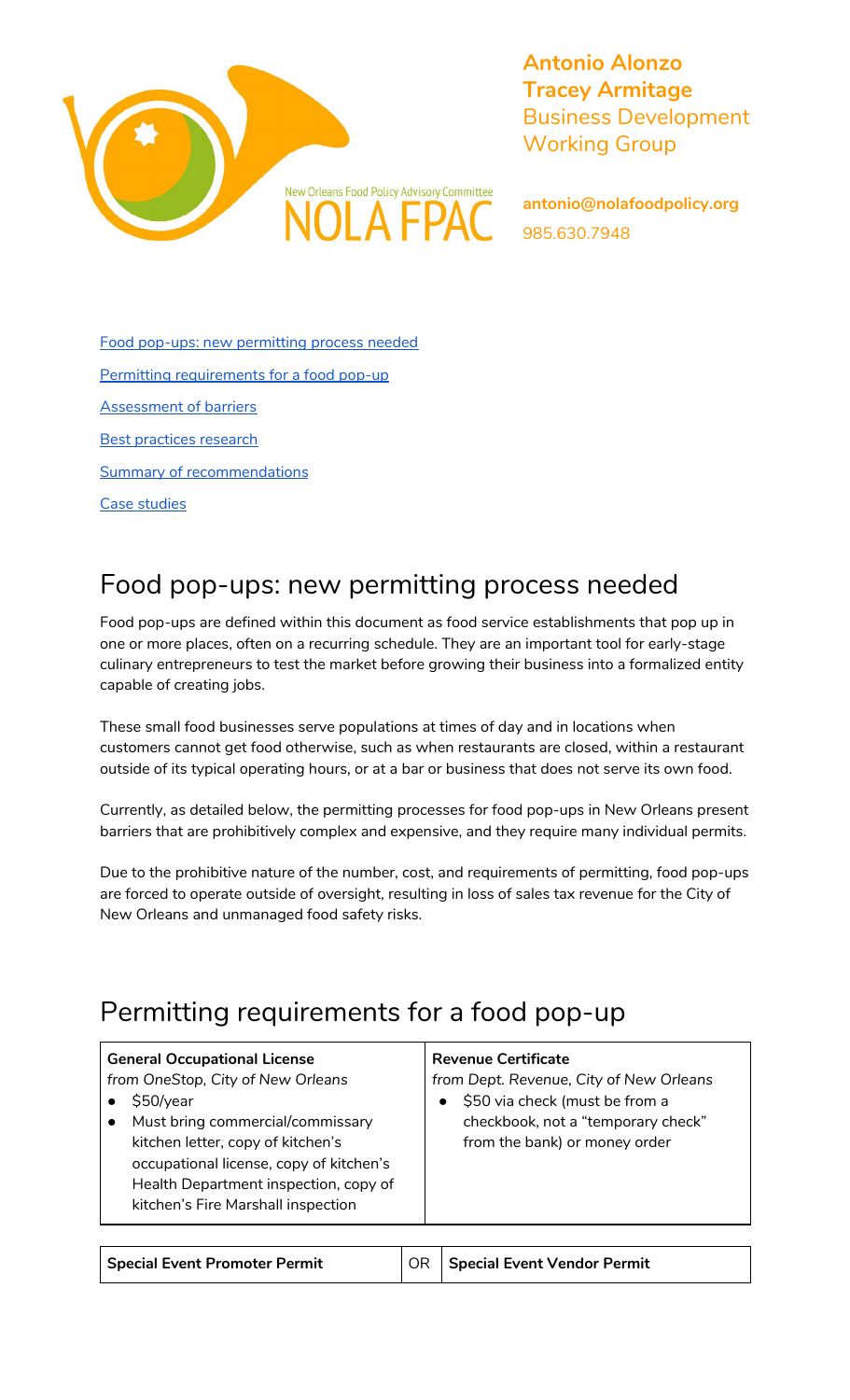| from OneStop, City of New Orleans<br>\$250.25 plus additional fees based on<br>the event activities, often estimated to<br>be \$750<br>Lasts up to 10 days<br>$\bullet$<br>See Special Event/Promoter Permit                                                                                                                                                                                                                                                                                | from OneStop, City of New Orleans<br>\$50<br>Must have letter from authorized event<br>promoter<br>Lasts for rest of year for use with any<br>authorized event promoter.                                                                                                                                           |
|---------------------------------------------------------------------------------------------------------------------------------------------------------------------------------------------------------------------------------------------------------------------------------------------------------------------------------------------------------------------------------------------------------------------------------------------------------------------------------------------|--------------------------------------------------------------------------------------------------------------------------------------------------------------------------------------------------------------------------------------------------------------------------------------------------------------------|
|                                                                                                                                                                                                                                                                                                                                                                                                                                                                                             |                                                                                                                                                                                                                                                                                                                    |
| <b>Temporary Food Service Establishment</b><br>Permit<br>from Louisiana Department of Public Health,<br>New Orleans Division<br>\$37.50 via money order, once inspected<br>and approved for each occurrence<br>Required if any cooking is taking place<br>$\bullet$<br>outside of a licensed commercial kitchen<br>Must hold inspection of pop-up a day<br>$\bullet$<br>prior to each event<br>Includes food safety requirements<br>$\bullet$<br>See Temporary Food Establishment<br>Permit | <b>Mobile Vending Permit (Fire Dept. Doc)</b><br>from OneStop, City of New Orleans<br>\$305.25/year<br>Required for selling in public places and<br>for stationary vendors at private places of<br>business<br>Includes fire safety requirements<br>$\bullet$<br>See Mobile Temporary Vendor<br><b>Application</b> |

### <span id="page-1-0"></span>Assessment of barriers

- *5 Permits*: The amount and costs of necessary permits are prohibitive.
- *Commercial Kitchens*: Commercial kitchens are cost prohibitive to low-profit enterprises, but food safety is an important priority to preserve. Transportation of prepared food from a commercial kitchen is sometimes not practical for the pop-up, as in the case of smoothies where safety may be better managed on-site.
- *Not "Special Events"*: Pop-ups are not "special events." Pop-ups are typically recurring on a weekly or monthly basis, whereas special events permits are limited to 10 days.
- *Not "Temporary"*: Temporary food establishment permits are good for one occurrence, but recurring pop-ups in particular go beyond being "temporary" establishments.
- *● Inspection Feasibility*: Inspection of a pop-up for the temporary food establishment permit one day prior to executing is impractical, particularly in venues such as parking lots or when damage or loss of property is a risk. This would usually require disassembling and reassembling for each pop-up.

## <span id="page-1-1"></span>Best practices research

### **Alameda County**

- Allows pop-ups within facilities that have Alameda County permits to serve food, which must sign off as the host facility
- Pop-up operators must apply for a permit through the Alameda County Environmental Health Department and pay a fee
- [https://www.eastbaytimes.com/2018/10/08/rules-for-pop-up-restaurants-developed-fo](https://www.eastbaytimes.com/2018/10/08/rules-for-pop-up-restaurants-developed-for-alameda-county/) [r-alameda-county/](https://www.eastbaytimes.com/2018/10/08/rules-for-pop-up-restaurants-developed-for-alameda-county/)

### **San Francisco**

- Uses the submission of floor plans and operation plans in their permitting processes
- [https://www.sfdph.org/dph/files/EHSdocs/ehsFood/PopUpdocs/Pop-up\\_Guidelines.pdf](https://www.sfdph.org/dph/files/EHSdocs/ehsFood/PopUpdocs/Pop-up_Guidelines.pdf)